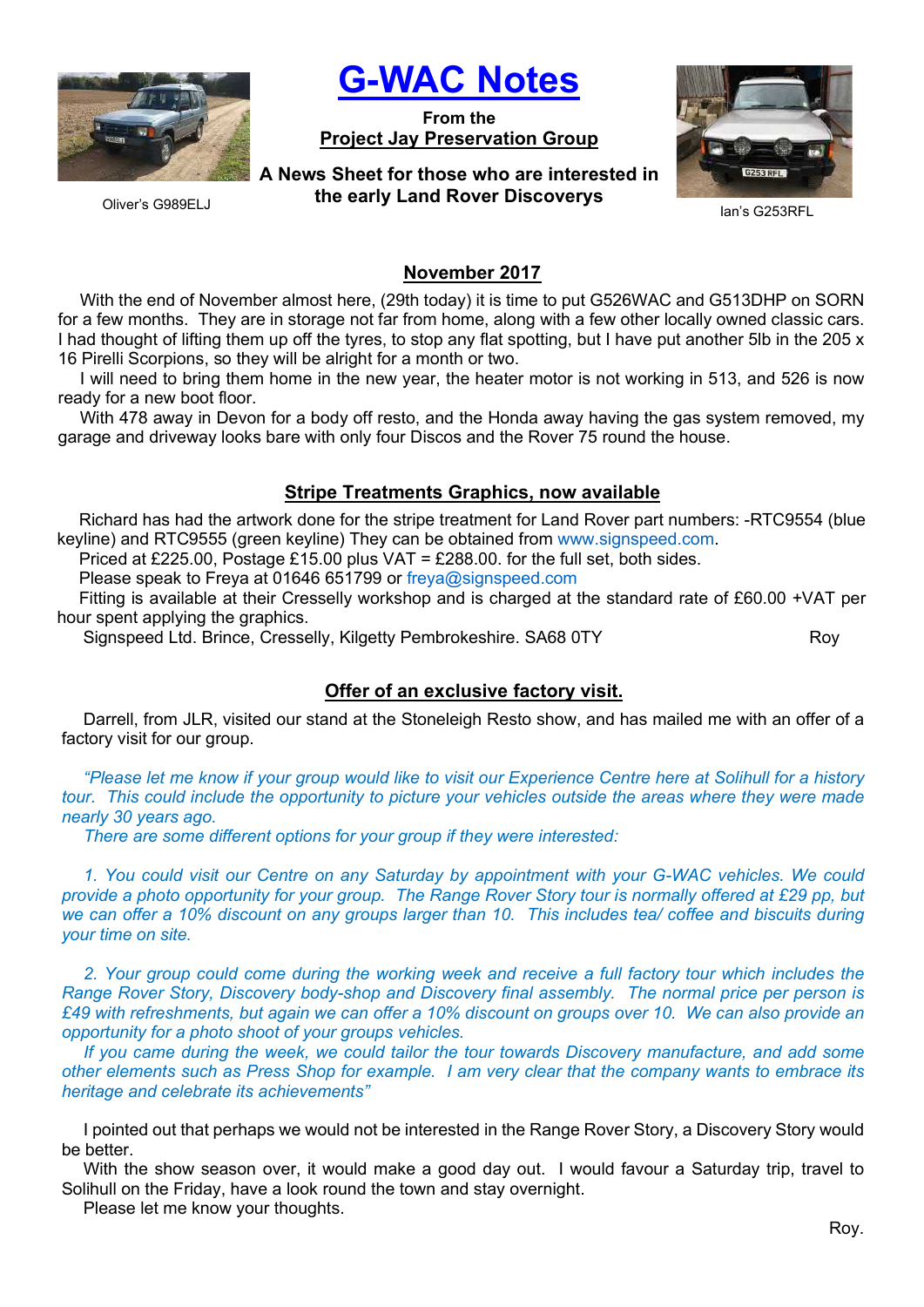## The Restoration Show and Great British Autojumble, Stoneleigh Park, Warwickshire, 5th November 2017

The sun was shining with blue skies outside, however, inside what was rather optimistically called a "show hall" and looked considerably more like a large shed in a forgotten cattle market, it was dull and freezing. In fact there was almost a cheer from the assembled groups of enthusiasts whenever they opened the doors to let cars in. But this hope for warmth and daylight was quickly dashed when, 'for security reasons' the doors were quickly shut again.



However, classic car enthusiasts and owners are a hardy bunch and the gloom of the shed didn't hamper the spirits of the many exhibitors tending their pride and joys. Amongst the many classics on show from Alvis to Rover to Triumph to MG etc, there stood, at the back, a small row of four tall and handsome 4x4s standing proud and shinning in the gloom. G526WAC, G513DHP, G494WAC and G130KWO lined up on show, representing the Project Jay Preservation Group.

With the main Autojumble being in the adjacent larger well lit and heated show hall, we were a little concerned that being at the back of the second hall, we would be overlooked and not seen. This proved not to be the case, and whilst the main hall was indeed very busy, we did get a steady stream of interested people prepared to come over to take a look at our cars and chat with us. Many were surprised at seeing Discoverys at a classic car event, and as we chatted, this turned into genuine interest particularly when it was realised what we as a group were promoting. That these cars were not being turned into "Off Roaders" (I shudder at the thought) but were indeed being kept or returned to their original condition. It was so nice to receive the compliments and encouragement for the continued preservation of the iconic vehicles we own, and that finally a group was prepared to start flag waving for the car that saved the company.

A big thank you to Roy for organising the show with Daphne, and bringing 526; Patrick Berry and brother Nick for bringing DHP; Mark Harrow, wife Sonia and son Charlie likewise,with 494, it was great to meet you all. To my son Richard for attending with me in KWO so that we could have four great cars on display. I would particularly like to thank Richard for all the hours and hours of hard work he put in cleaning all the rust off KWOs wheels, so that they could be repainted. It was touch and go whether they would be finished in time, but in the end they got their final coat of paint on the Friday, balanced and fitted to the car Saturday and looked fabulous on Sunday.

So, our attention now turns to the 2018 dates. I'm hoping Roy will allow me to attend the Practical

Classics Classic Car & Restoration Show on the 23rd – 25th March at the NEC. I'm also hoping KWO will be ready for the show, as we are planning to give her a body off beauty treatment in the first couple of months of 2018. But failing that, G253RFL may well have to stand in.

If anyone has any original Sonar blue trim in good condition, door cards etc. that they would be prepared to sell, I would be very interested.



Ian

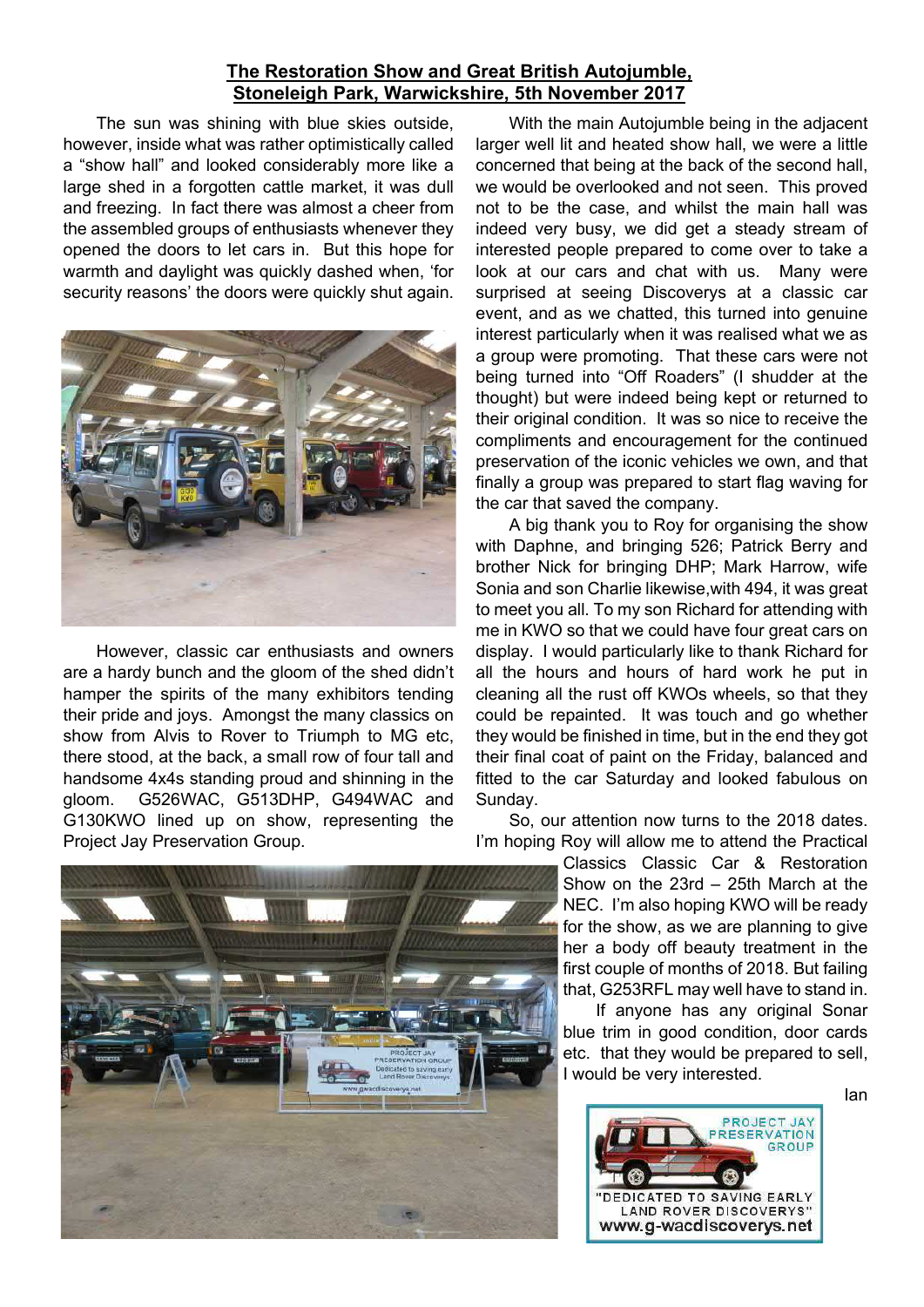## Lockable cubby bins

I have two early Discos, and recently purchased one with some interesting interior items that I hadn't seen before, and wondered if anyone else had.



They are cubby bins in Bahama Beige that fit in the rear where the 6th and 7th seats usually go. They were clearly made to fit the car as an optional extra.

Any thoughts?

Nick Beddall

### G514WAC on safari in 1989

Neil Doswell was an engineer with Land Rover back in the late 80s and was the driver/engineer of 514 on the trip.

He sent me a copy of the reprint of an article by Gavin Green, which appeared in the December 1989 issue Car magazine.

With photographer, Andy Christodolo, they travelled through Morocco and Algeria, to where the Sahara starts just south of Oujda, and down to the Western Saraha.

The article makes good



reading and will be passed to Graham, to add to his collection of G-WAC literature.

Roy

## Another one to be restored. G611WAC

A Tdi in Green, but should be one of the blue colours. She even has the launch spare wheel carrier, with the round indentation.



Bought by you know who, he must now have exceeded my collection of eight!! Well, six plus the Honda Crossroad and PJPGs pre-pro.

First registered 10.01.90. Last MoT 01.04.10, with just advisories for rust in all the usual places.

With some straw and a hen's nest in the back, she would look the part in the "barn find" section at the NEC in March.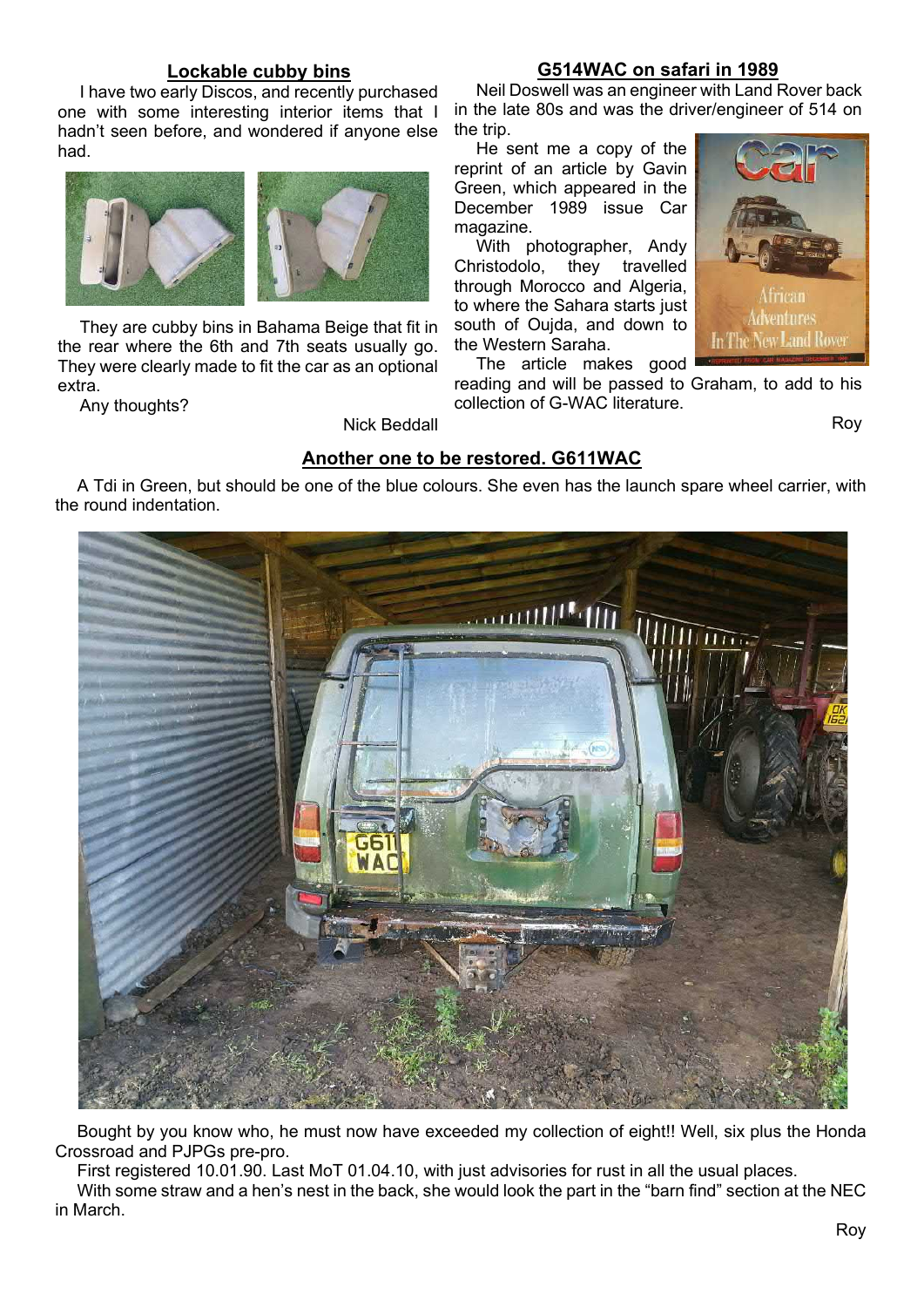## G67 RYJ

I am a long-time Land Rover enthusiast and previously had a lovely Pennine Grey L reg 3-door. I recently acquired G67 RYJ from Alan Mitchell in Northern Ireland, where it had been since he bought it in 2012. Many of you will know of this vehicle as it has appeared in the Notes before, in 2009, and in the November 2012 issue of LRM.

I was alerted that it might be available for sale via a fellow enthusiast (Mark Dixon – thanks Mark!) and I knew I would have to move quickly to secure the car. Alan and I had many discussions, he sent me lots of pictures, we did a Facetime walkaround the car, so I could see the condition of the vehicle in detail. How car buying has moved on!! Nothing was too much trouble for Alan and we did a good deal.

Collecting the vehicle was a story in its own right! I live in York, so arranged a lift to Leeds Bradford Airport. My father and I flew to Belfast on Saturday morning, where Alan and his cousin met us and took us to where the Discovery was parked for handover.

It was gleaming in the sunshine (despite the roads having been wet on the journey down from



Londonderry) and every bit as good as I'd expected. We shook hands and Alan gave me a Bank of Ireland £5 note – a 'lucky penny' to seal the deal and bring RYJ (and its owner) good fortune ongoing – a lovely gesture.

We left the car park where a complete stranger photographed us and waved as we passed! We took ourselves to the Titanic Quarter where there is a fine museum commemorating the famous liner – worth the trip in its own right. We later found some dinner and killed time until we rolled aboard the overnight

> PETER JAMES INSURANCE. 772, Hagley Road West, Oldbury, West Midlands. B68 0PJ. Telephone: 0121 506 6040.

www.peterjamesinsurance.co.uk



ferry from Belfast to Liverpool. The ferry dropped us in Birkenhead very early on Sunday morning, and we navigated Liverpool's quiet streets towards the M62, and the trip over the Pennines back to York. We did the whole thing in 25 hours!

> On Sunday afternoon I cleaned the travel-stained RYJ, and got to know it a bit better. In summary, Alan has done a really fine job conserving and gently improving it, maintaining all the precious originality. It has just turned 47k miles and has never been welded. It is rust-free. It is a very early car (registered 13th November 1989) and was retained by Caffyns of Lewes for four months as a demonstrator. The bill of sale to the first private owner is still in the file.

> Being so early, it has a number of the distinctive features associated with G-WACs. It has the smooth rear door handle and sill trims; together with the offside bonnet pull and the narrower rear step, for example. Now garaged and will not see winter roads, but I am looking forward to showing it at some

of the regular events next year.

I am part of the CVC Register and I expect it may attend one or two of next year's shows with my Range Rover Sport Supercharged, Pre-Production/ Press Car – a very different vehicle!

I feel privileged to be custodian of such a rare and original vehicle and I will ensure it is carefully preserved to be enjoyed by future enthusiasts. Roll on the 30th Birthday Party in Plymouth.

John.